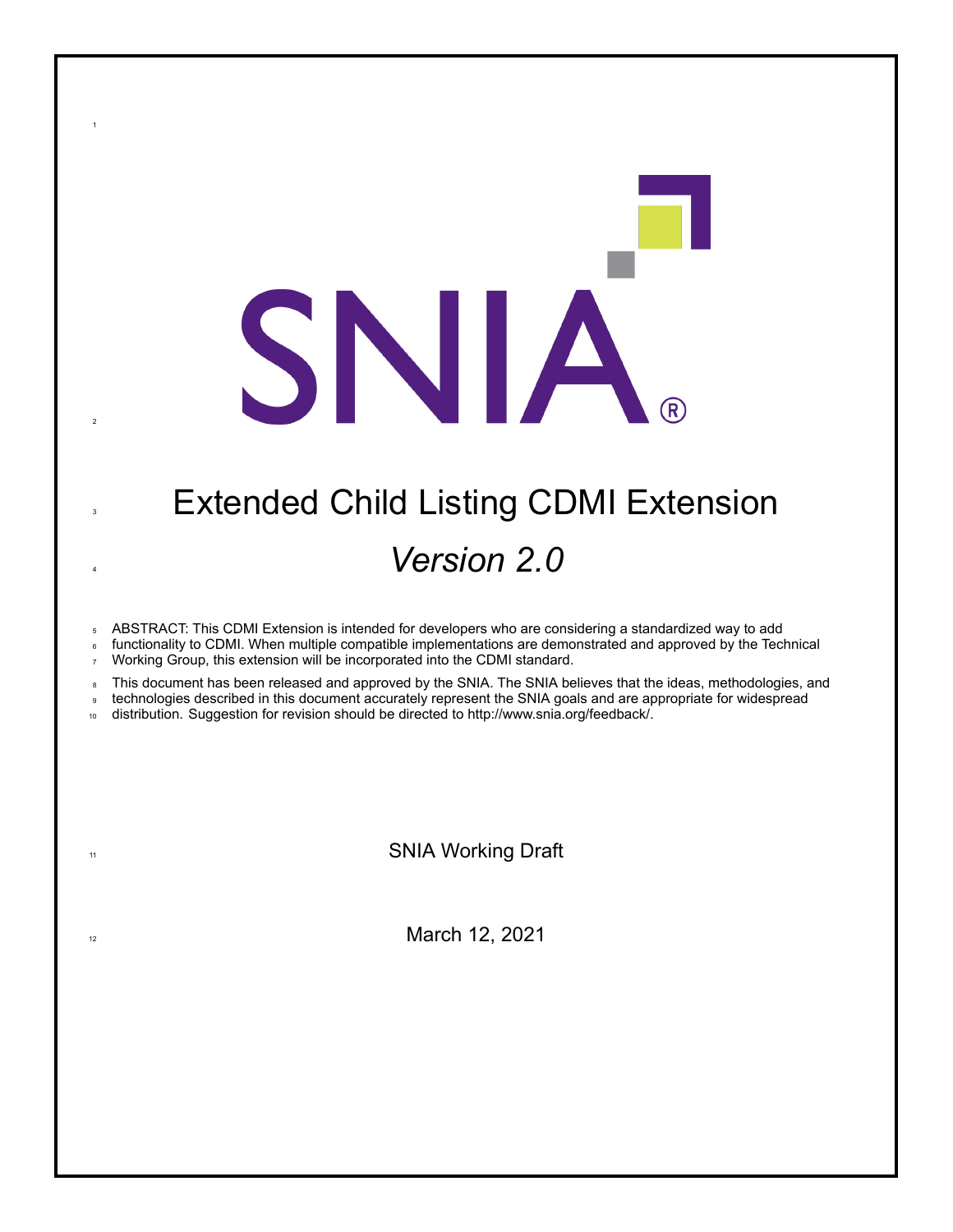#### <sup>13</sup> USAGE

Copyright © 2021 SNIA. All rights reserved. All other trademarks or registered trademarks are the property of their 15 respective owners.

<sup>16</sup> The SNIA hereby grants permission for individuals to use this document for personal use only, and for corporations and

<sup>17</sup> other business entities to use this document for internal use only (including internal copying, distribution, and display) provided that:

<sup>19</sup> 1. Any text, diagram, chart, table or definition reproduced shall be reproduced in its entirety with no alteration, and,

<sup>20</sup> 2. Any document, printed or electronic, in which material from this document (or any portion hereof) is reproduced shall <sub>21</sub> acknowledge the SNIA copyright on that material, and shall credit the SNIA for granting permission for its reuse.

- <sub>22</sub> Other than as explicitly provided above, you may not make any commercial use of this document, sell any excerpt or <sup>23</sup> this entire document, or distribute this document to third parties. All rights not explicitly granted are expressly reserved
- <sup>24</sup> to SNIA.
- <sup>25</sup> Permission to use this document for purposes other than those enumerated above may be requested by emailing <sup>26</sup> tcmd@snia.org. Please include the identity of the requesting individual or company and a brief description of the pur-
- <sup>27</sup> pose, nature, and scope of the requested use.
- 28 All code fragments, scripts, data tables, and sample code in this SNIA document are made available under the following <sup>29</sup> license:
- 30 BSD 3-Clause Software License
- 31 Copyright (c) 2021, The Storage Networking Industry Association.
- <sup>32</sup> Redistribution and use in source and binary forms, with or without modification, are permitted provided that the following 33 conditions are met:
- <sup>34</sup> \* Redistributions of source code must retain the above copyright notice, this list of conditions and the following disclaimer.
- <sup>35</sup> \* Redistributions in binary form must reproduce the above copyright notice, this list of conditions and the following <sup>36</sup> disclaimer in the documentation and/or other materials provided with the distribution.

<sup>37</sup> \* Neither the name of The Storage Networking Industry Association (SNIA) nor the names of its contributors may be <sup>38</sup> used to endorse or promote products derived from this software without specific prior written permission.

<sup>39</sup> THIS SOFTWARE IS PROVIDED BY THE COPYRIGHT HOLDERS AND CONTRIBUTORS "AS IS" AND ANY EX-<sup>40</sup> PRESS OR IMPLIED WARRANTIES, INCLUDING, BUT NOT LIMITED TO, THE IMPLIED WARRANTIES OF MER-

<sup>41</sup> CHANTABILITY AND FITNESS FOR A PARTICULAR PURPOSE ARE DISCLAIMED. IN NO EVENT SHALL THE

<sup>42</sup> COPYRIGHT OWNER OR CONTRIBUTORS BE LIABLE FOR ANY DIRECT, INDIRECT, INCIDENTAL, SPECIAL,

- <sup>43</sup> EXEMPLARY, OR CONSEQUENTIAL DAMAGES (INCLUDING, BUT NOT LIMITED TO, PROCUREMENT OF SUB-
- <sup>44</sup> STITUTE GOODS OR SERVICES; LOSS OF USE, DATA, OR PROFITS; OR BUSINESS INTERRUPTION) HOWEVER
- <sup>45</sup> CAUSED AND ON ANY THEORY OF LIABILITY, WHETHER IN CONTRACT, STRICT LIABILITY, OR TORT (INCLUD-<sup>46</sup> ING NEGLIGENCE OR OTHERWISE) ARISING IN ANY WAY OUT OF THE USE OF THIS SOFTWARE, EVEN IF
- ADVISED OF THE POSSIBILITY OF SUCH DAMAGE.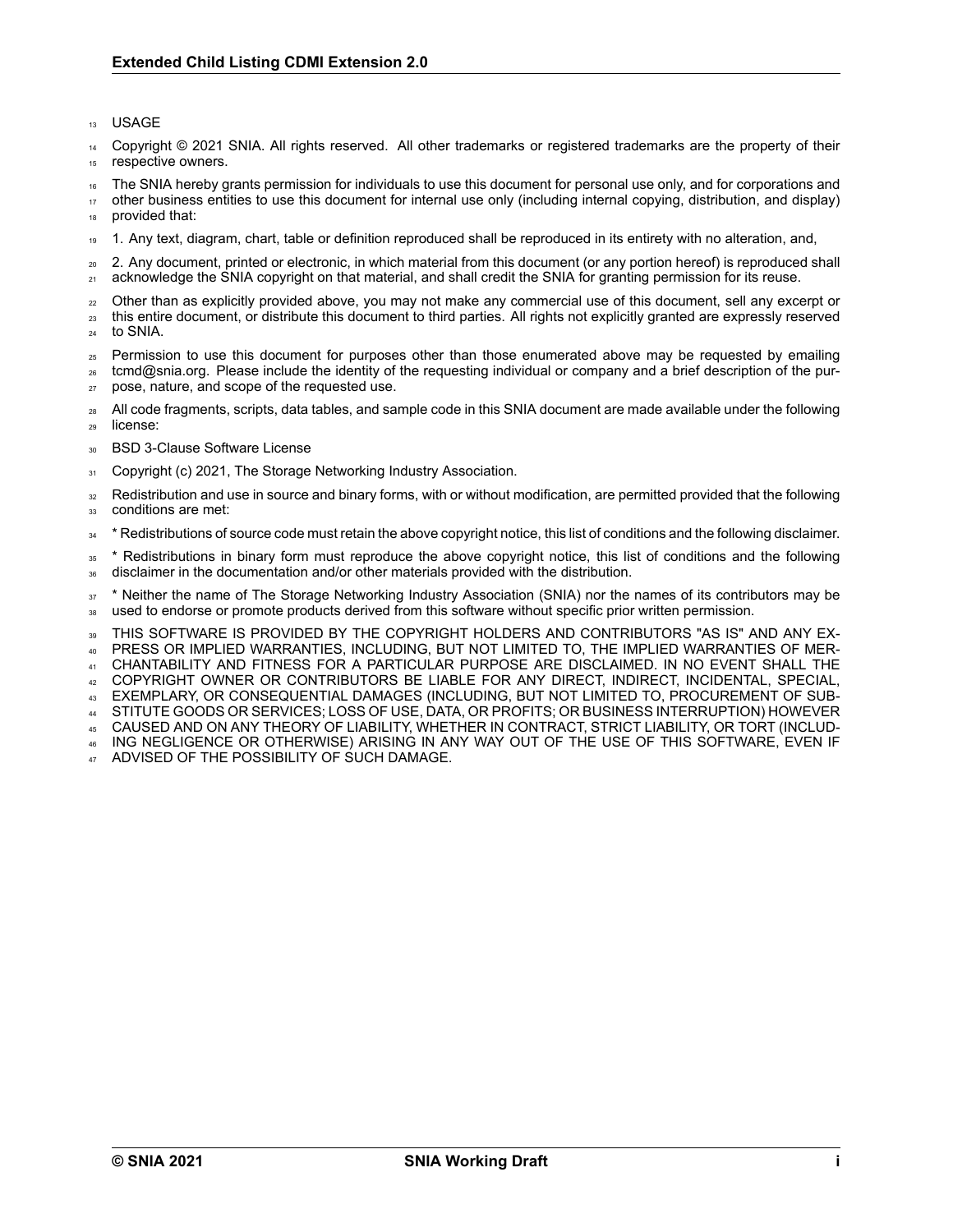### <sup>48</sup> DISCLAIMER

- 49 The information contained in this publication is subject to change without notice. The SNIA makes no warranty of any
- <sup>50</sup> kind with regard to this specification, including, but not limited to, the implied warranties of merchantability and fitness for
- 51 a particular purpose. The SNIA shall not be liable for errors contained herein or for incidental or consequential damages
- 52 in connection with the furnishing, performance, or use of this specification.
- 53 Suggestions for revisions should be directed to https://www.snia.org/feedback/.
- 54 Copyright © 2021 SNIA. All rights reserved. All other trademarks or registered trademarks are the property of their
- <sup>55</sup> respective owners.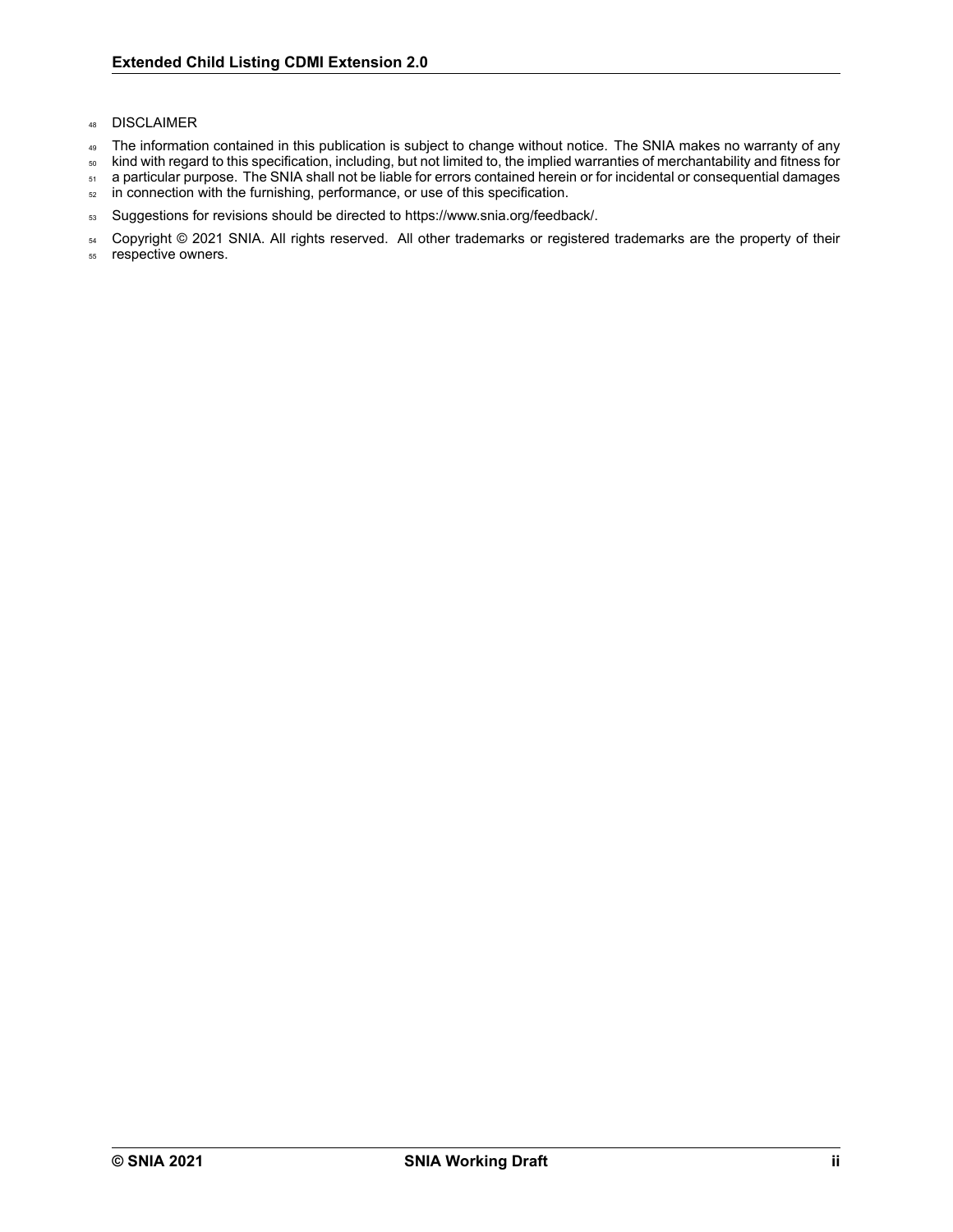# **Contents**

|  | 57 Clause 1: Extended Child Listing CDMI Extension |  |
|--|----------------------------------------------------|--|
|  |                                                    |  |
|  |                                                    |  |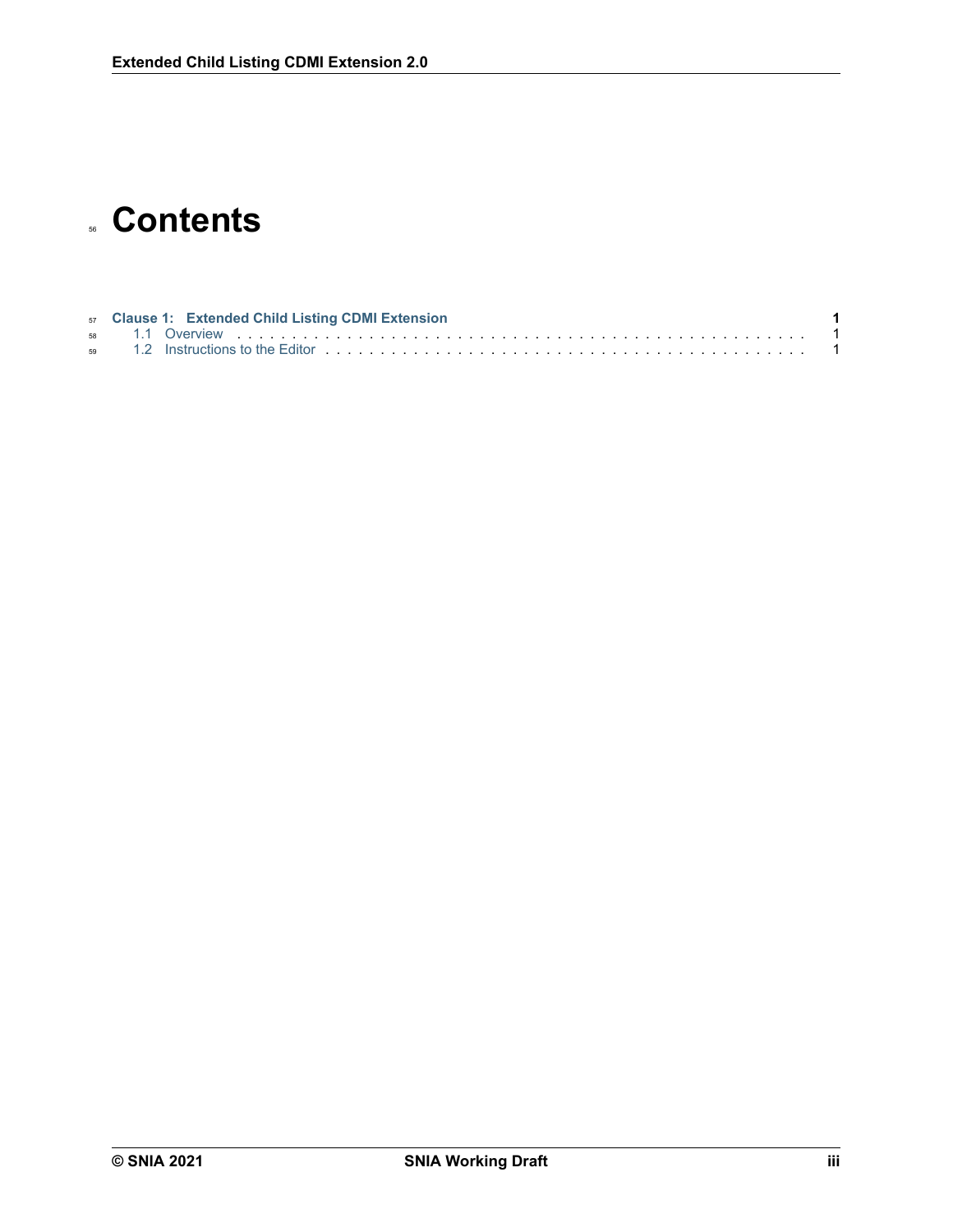# <span id="page-4-0"></span><sup>60</sup> **Clause 1**

# **Extended Child Listing CDMI Extension**

### <span id="page-4-1"></span><sup>62</sup> **1.1 Overview**

<sup>63</sup> CDMI clients often list the contents of a container for display or analysis purposes (e.g. computing the total space 64 consumed). These operations often require metadata about each object within a container, thus the CDMI client must 65 obtain this metadata for each child object. CDMI currently offers two ways to do this: a) perform a GET for each CDMI <sup>66</sup> Object within the container, and b) use CDMI queries to perform a query for all objects within the container, and specifying

67 which metadata should be returned for each result of the query.

There are two downsides for these approaches: Performing a GET for each object introduces high aggegate latencies 69 and consumes significant resources, and support for CDMI queries is a high development effort and is not implemented

 $\sigma$  by all CDMI servers. Introducing an extension to CDMI Child Listing addresses the resource inefficiencies and is much  $71$  simpler to implement.

 $72$  This extension adds the following functionality:

- $\bullet$  A new query parameter format is added that allows a CDMI client to specify which fields and metadata they would  $74$  like to be returned for each child object. These requested fields are returned in the children array in the response <sup>75</sup> body.
- $\bullet$  A new query paramater is added to indicate if child listing is recursive. Recursive listings are returned in the  $77$  children array in the response body.

## <span id="page-4-2"></span><sup>78</sup> **1.2 Instructions to the Editor**

 $79$  To merge this extension into the CDMI 2.0.0 specification, make the following changes:

1. Add an entry after the "cdmi-list children-range" entry in the table starting on line 668 of 81 cdmi\_advanced/cdmi\_capability\_object.txt, as follows:

| Capability name              | <b>Type</b> | <b>Definition</b>                                                                                                                   |
|------------------------------|-------------|-------------------------------------------------------------------------------------------------------------------------------------|
| cdmi list children extended  | JSON string | If present and "true", indicates that the cloud storage<br>system supports requesting specific fields and<br>metadata for children. |
| cdmi list children recursive | JSON string | If present and "true", indicates that the cloud storage<br>system supports requesting children be listed<br>recursively.            |

#### Table 1: Capabilities for container objects

<sup>82</sup> 2. Add entries to the synopsis section starting on line 6 of cdmi\_core/cdmi\_container\_object/read.txt, as follows:

<sup>83</sup> • GET <root URI>/<ContainerName>/<TheContainerName>/?children=!&...

<sup>84</sup> • GET <root URI>/cdmi\_objectid/<ContainerObjectID>/?children=!&...

• GET <root URI>/<ContainerName>/<TheContainerName>/?children=!<range>&...

<sup>86</sup> • GET <root URI>/cdmi\_objectid/<ContainerObjectID>/?children=!<range>&...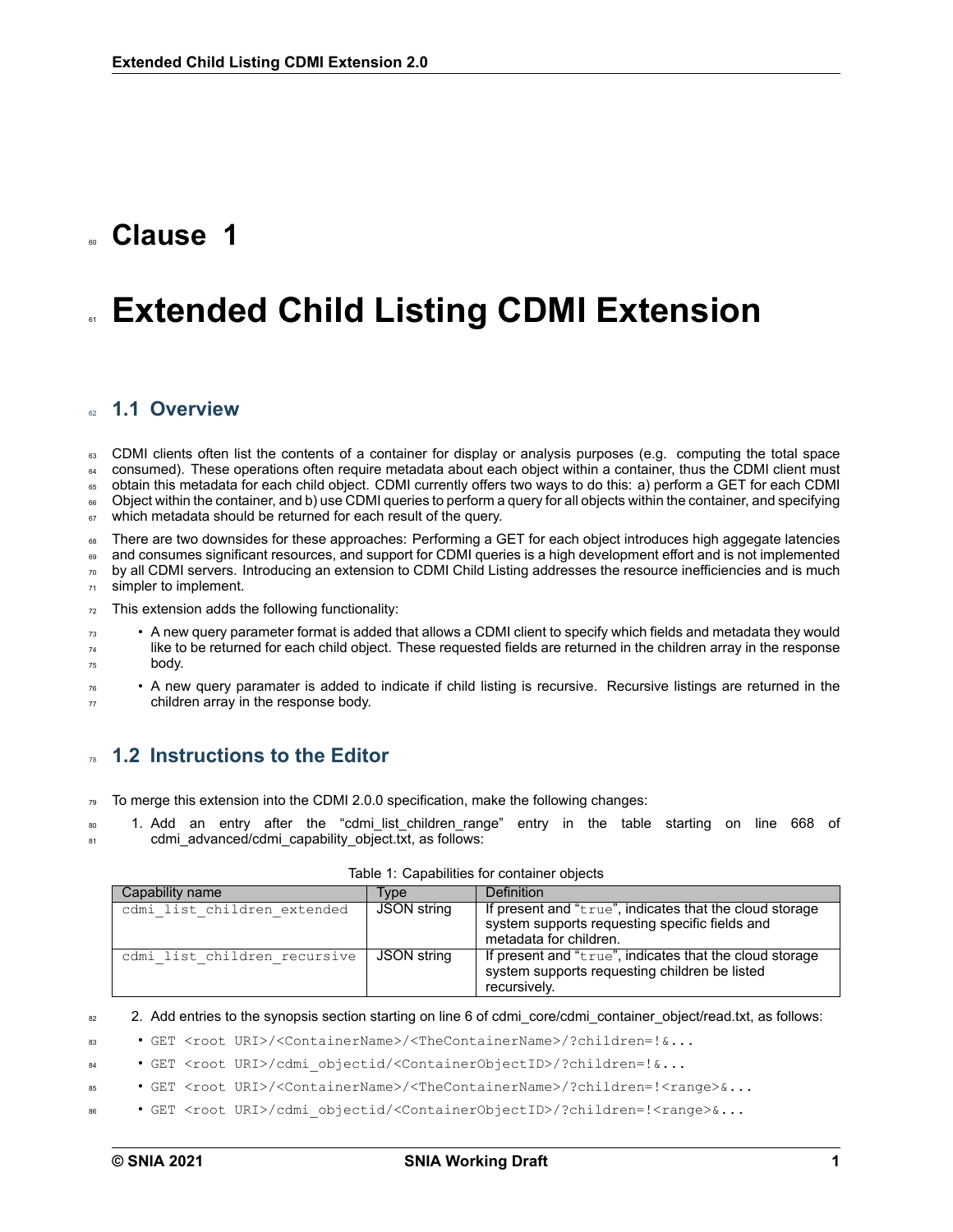• GET <root URI>/<ContainerName>/<TheContainerName>/?children=[<fieldname>, 88 <fieldname>,...] &... • GET <root URI>/cdmi\_objectid/<ContainerObjectID>/?children=[<fieldname>, <fieldname>,...]&... 91 • GET <root URI>/<ContainerName>/<TheContainerName>/?children=![<fieldname>, <fieldname>,...]&... • GET <root URI>/cdmi\_objectid/<ContainerObjectID>/?children=![<fieldname>, <fieldname>,...]&...

95 Where:

96 • "!" is a indicator that recursive listing shall be performed.

97 • <fieldname> can contain "/" characters, which indicate a sub-field within a JSON Object. For example "meta-<sup>98</sup> data/cdmi size" indicates the "cdmi size" sub-field within the "metadata" field. If a field name includes a "/" char-<sup>99</sup> acter, it must be escaped with a "".

<sup>100</sup> 3. Add an entry after the "cdmi\_list\_children\_range" entry in the table starting on line 35 of <sup>101</sup> cdmi\_core/cdmi\_container\_object/read.txt, as follows:

| Table 2: Capabilities - Read a CDMI Container Object using CDMI |  |  |  |  |  |
|-----------------------------------------------------------------|--|--|--|--|--|
|-----------------------------------------------------------------|--|--|--|--|--|

| Capability                   | Location         | Description                                                                 |
|------------------------------|------------------|-----------------------------------------------------------------------------|
| cdmi list children extended  | Container object | Ability to list requested specific fields and<br>metadata for children      |
| cdmi list children recursive | Container object | Ability to list the children of an existing container<br>object recursively |

102 3. Update "children" entry in the table starting on line 128 of cdmi\_core/cdmi\_container\_object/read.txt, as follows:

| <b>Field Name</b> | Type                                                                                                                                                                                                                                                                                                                                                | Description                                                                                                                                                                                                                                                                                                                                                                                                                                                                                                                                                                                                                                                                                                                                                                                                                                                                                                                                                                             | Requirement |
|-------------------|-----------------------------------------------------------------------------------------------------------------------------------------------------------------------------------------------------------------------------------------------------------------------------------------------------------------------------------------------------|-----------------------------------------------------------------------------------------------------------------------------------------------------------------------------------------------------------------------------------------------------------------------------------------------------------------------------------------------------------------------------------------------------------------------------------------------------------------------------------------------------------------------------------------------------------------------------------------------------------------------------------------------------------------------------------------------------------------------------------------------------------------------------------------------------------------------------------------------------------------------------------------------------------------------------------------------------------------------------------------|-------------|
| children          | <b>JSON</b><br>array of<br><b>JSON</b><br>strings<br>or<br><b>JSON</b><br>array of<br><b>JSON</b><br>strings<br>and<br><b>JSON</b><br>Arrays<br>or<br><b>JSON</b><br>array of<br><b>JSON</b><br>arrays<br>of JSON<br>Strings<br>or<br><b>JSON</b><br>array of<br><b>JSON</b><br>arrays<br>of JSON<br><b>Strings</b><br>and<br><b>JSON</b><br>Arrays | Names of the children objects in the container object. When a<br>client uses a child name in a request URI or a header URI,<br>the client shall escape reserved characters according to RFC<br>3986 [rfc3986], e.g., a "%" character in a child name shall be<br>replaced with "%25".<br>• Children that are container objects shall have "/"<br>appended to the child name.<br>• Children that are references shall have "?" appended to<br>the child name.<br>When extended children listing is requested by specifying an<br>array of field names to return for each child, a JSON array<br>shall be returned for each child, with the contents of the array<br>being JSON Strings for each requested field name, in the<br>order requested.<br>When recursive children listing is requested by specifying an<br>"!", a JSON array shall be returned after each container, with<br>the contents of the array being JSON Strings and JSON<br>arrays for each child of each container. | Mandatory   |

Table 3: Response message body - Read a container object using CDMI

103 4. Add the following examples to the end of the examples section in cdmi\_core/cdmi\_container\_object/read.txt, as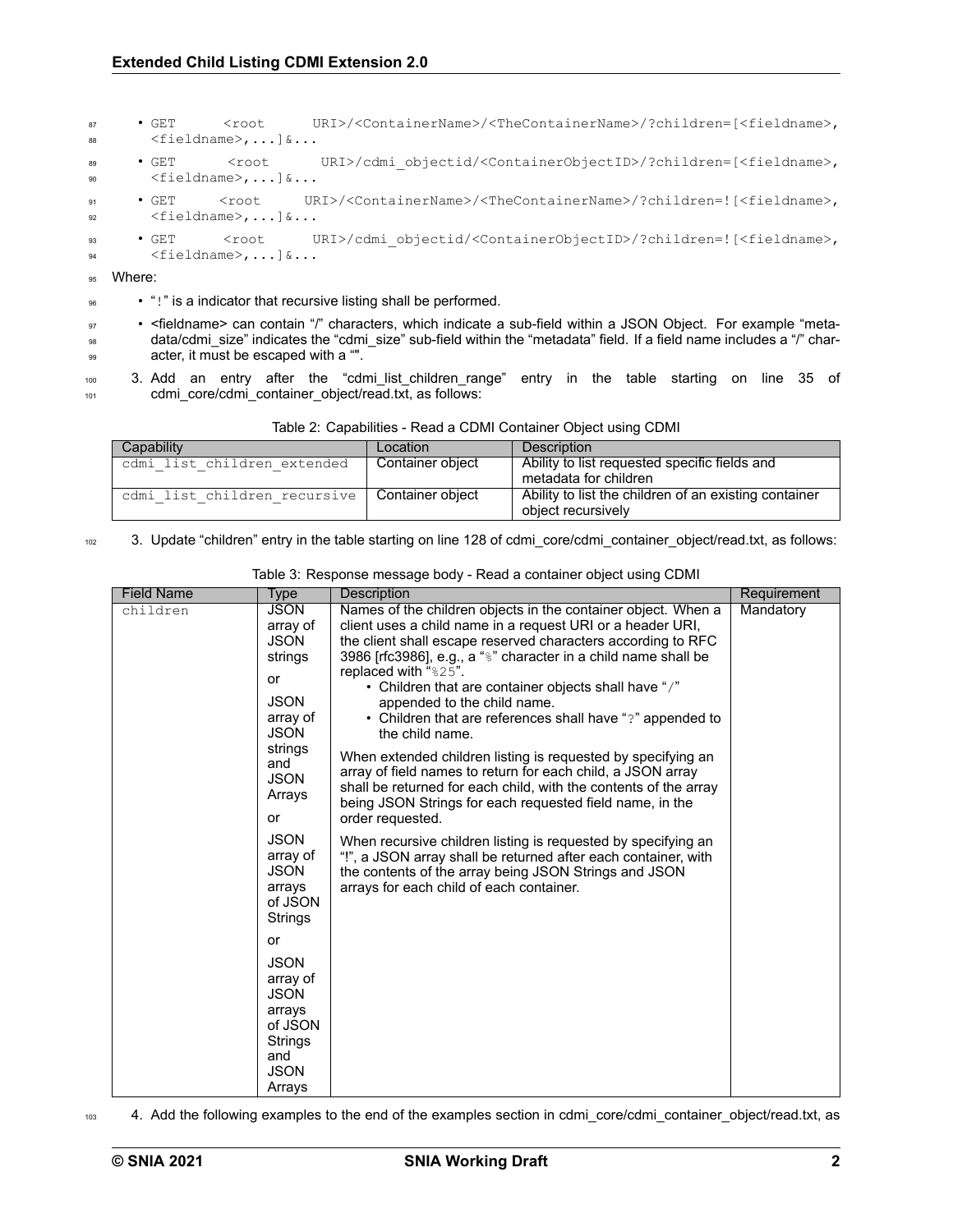<sup>104</sup> follows:

EXAMPLE 5: GET to the container object URI to read the name, size, and creation date of each child:

```
--> GET /cdmi/2.0.0/MyContainer/?parentURI&children=[objectName,metadata/cdmi_size,
,→metadata/cdmi_ctime] HTTP/1.1
--> Host: cloud.example.com
--> Accept: application/cdmi-container
<- HTTP/1.1 200 OK
<-- Content-Type: application/cdmi-container
\lt - -<br><--<br><--<br><---\langle -- \rangle "parentURI" : "/",<br>\langle -- \rangle "children" : [
      < "children" : [
< ["red", "7823683", "20210202T12:42:31.237849Z"],
<-- ["green", "23834", "2021-02-02T12:42:32.185734Z"],
<-- ["yellow", "15", "2021-02-02T12:42:33.178433Z"],
<-- ["orange/", null, "2021-02-02T12:42:35.746234Z"],
< ["purple/", "null, "20210202T12:42:35.927473Z"]
\leftarrow - 1
\left\{ - - | \right\}
```
<sup>106</sup> EXAMPLE 6: GET to the container object URI to read the parentURI and recursively read the children of the container <sup>107</sup> object:

```
--> GET /cdmi/2.0.0/MyContainer/?parentURI&children=! HTTP/1.1
--> Host: cloud.example.com
--> Accept: application/cdmi-container
<-- HTTP/1.1 200 OK
<-- Content-Type: application/cdmi-container
\lt - -<\!\!- -\quad \{< "parentURI" : "/",
         "children" : [
<-- "red",<br><-- "red",
             < "green",
<-- "yellow"<br><-- "orange/
             < "orange/",
<\!\!- -\qquad \qquad [\;\;<-- "purple",<br><-- "brown"
              < "brown"
\begin{array}{cc} \leftarrow & & \\ \leftarrow & & \\ \leftarrow & & \end{array} \begin{array}{c} \leftarrow \\ \leftarrow \\ \leftarrow \\ \end{array}< "purple/",
\langle -- |<br>\langle -- |< "blue"
\leftarrow - ]
\leftarrow - ]
\leftarrow - - }
```
<sup>108</sup> EXAMPLE 7: GET to the container object URI to read the parentURI and recursively read the name, size, and creation <sup>109</sup> date of each child:

```
--> GET /cdmi/2.0.0/MyContainer/?parentURI&children=![objectName,metadata/cdmi size,
,→metadata/cdmi_ctime] HTTP/1.1
--> Host: cloud.example.com
--> Accept: application/cdmi-container
<- HTTP/1.1 200 OK
<-- Content-Type: application/cdmi-container
\lt - -
<br>< - -<br>\{ < - -< "parentURI" : "/",
< "children" : [
< ["red", "7823683", "20210202T12:42:31.237849Z"],
<-- ["green", "23834", "2021-02-02T12:42:32.185734Z"],
<-- ["yellow", "15", "2021-02-02T12:42:33.178433Z"],
( compared to the contract of the contract of the contract of the contract of the contract of the contract of the contract of the contract of the contract of the contract of the contract of the contract of the contract of 
\ensuremath{<}\xspace-\xspace-
```
(continues on next page)